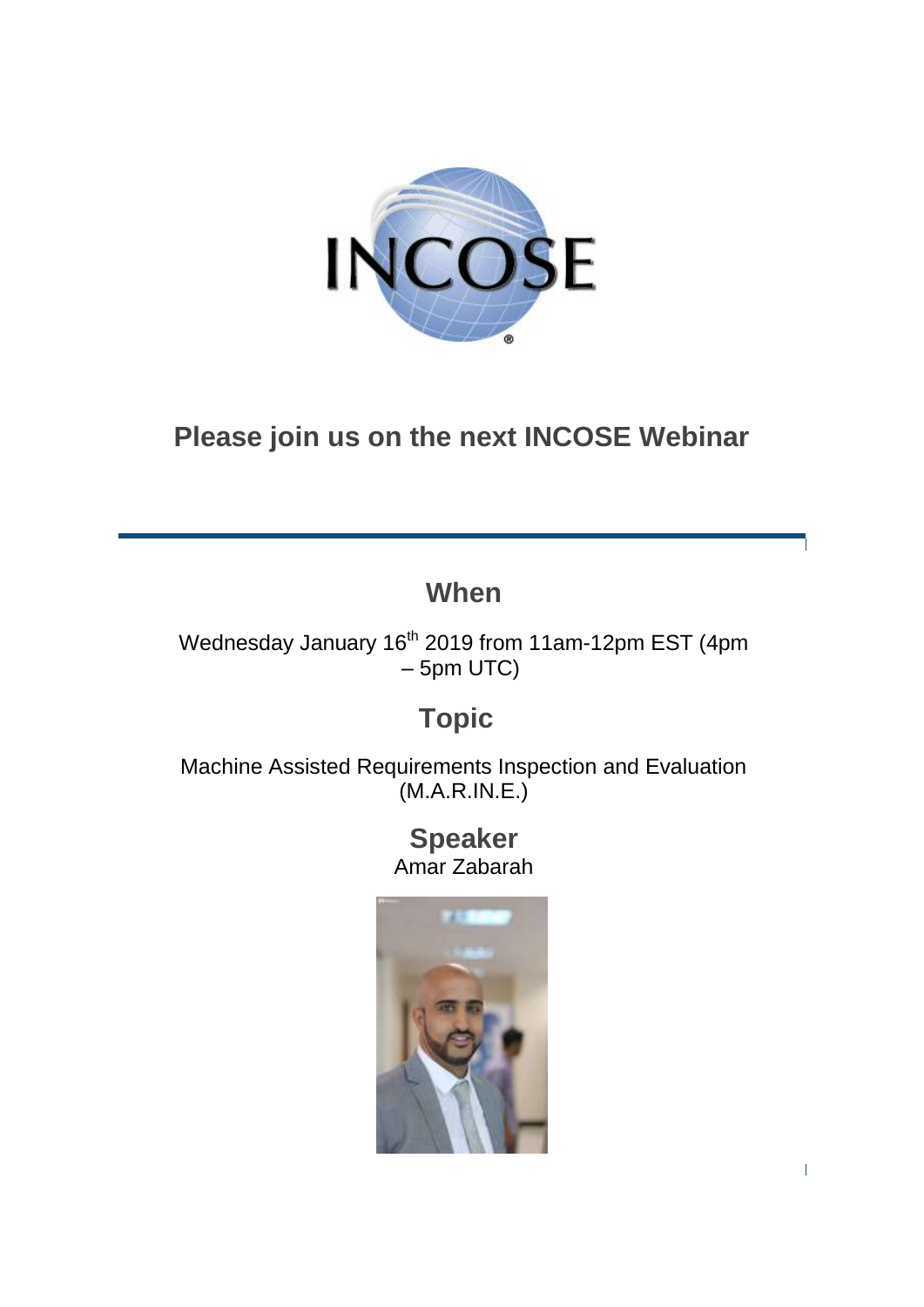#### **Abstract**

Many systems today are software-intensive. A software-intensive system is, by definition, any system where software influences to a large extend the design, construction, deployment, and evolution of the system as a whole . This includes computer-based systems ranging from individual software applications, information systems, embedded systems, software product lines and product families and systems-of-systems (ISO/IEC/IEEE 42010).

Measuring software size is an important tool for setting budgets, bidding on work, and initiating project control. Function Point (FP) software sizing is a process that quantifies functionality delivered to the user based on the logical design. FPs provide a technology-independent measurement and are an ISO-standardized process. FPs are typically used to measure software for the purposes of quality/productivity analysis, benchmarking, and cost/resource estimation.

However, accurate software size estimation can be a challenge for most organizations due to the scarcity of trained personnel and the very time-consuming nature of the process. One answer to this problem is to automate the software sizing process as well as provide users with real-time guidance and assistance as they conduct their size estimates. Machine Assisted Requirements Inspection and Evaluation (MARINE) automates functional software size estimation and requirements analysis by applying Artificial Intelligence and Natural Language Processing (NLP) techniques to review the quality of software requirements and then applying the FP counting process to them. MARINE is developed in Python, and it is a desktop application that interfaces with Office software.

MARINE benefits include but are not limited to: providing immediate feedback on the clarity of requirement statements, identifying and removing duplicate requirements, displaying entity and object relationships, calculating FP counts on a given set of requirements, and providing ROM effort and schedule estimates.

### **Biography**

Amar Zabarah has more than 9 years of Systems Engineering, Research and Development (R&D), and Operations Research (OR) experience in gathering, defining, and structuring requirements of systems for clients' needs; identifying and designing processes; developing program estimates; building project schedules, budgets, forecasts, and plans; conducting detailed system analyses; and providing acquisition recommendations. Mr. Zabarah is widely respected by Logapps clients for his superior systems approach to tackling difficult IT problems and identifying optimal strategic decisions. Mr. Zabarah has worked in commercial and federal settings, including the National Oceanic and Atmospheric Administration (NOAA), US Army, US Navy, US Air Force, Administrative Office of the US Courts (AOUSC), Internal Revenue Services (IRS) and the Office of the Under Secretary of Defense (OUSD). He is a certified Associate Systems Engineering Professional (ASEP) by the International Council on Systems Engineering (INCOSE) and is pursuing the Certified Systems Engineering Professional (CSEP) designation. Mr. Zabarah is also the MARINE Project Manager. Mr. Zabarah holds a BS in Systems Engineering and MS in Operations Research from George Mason University.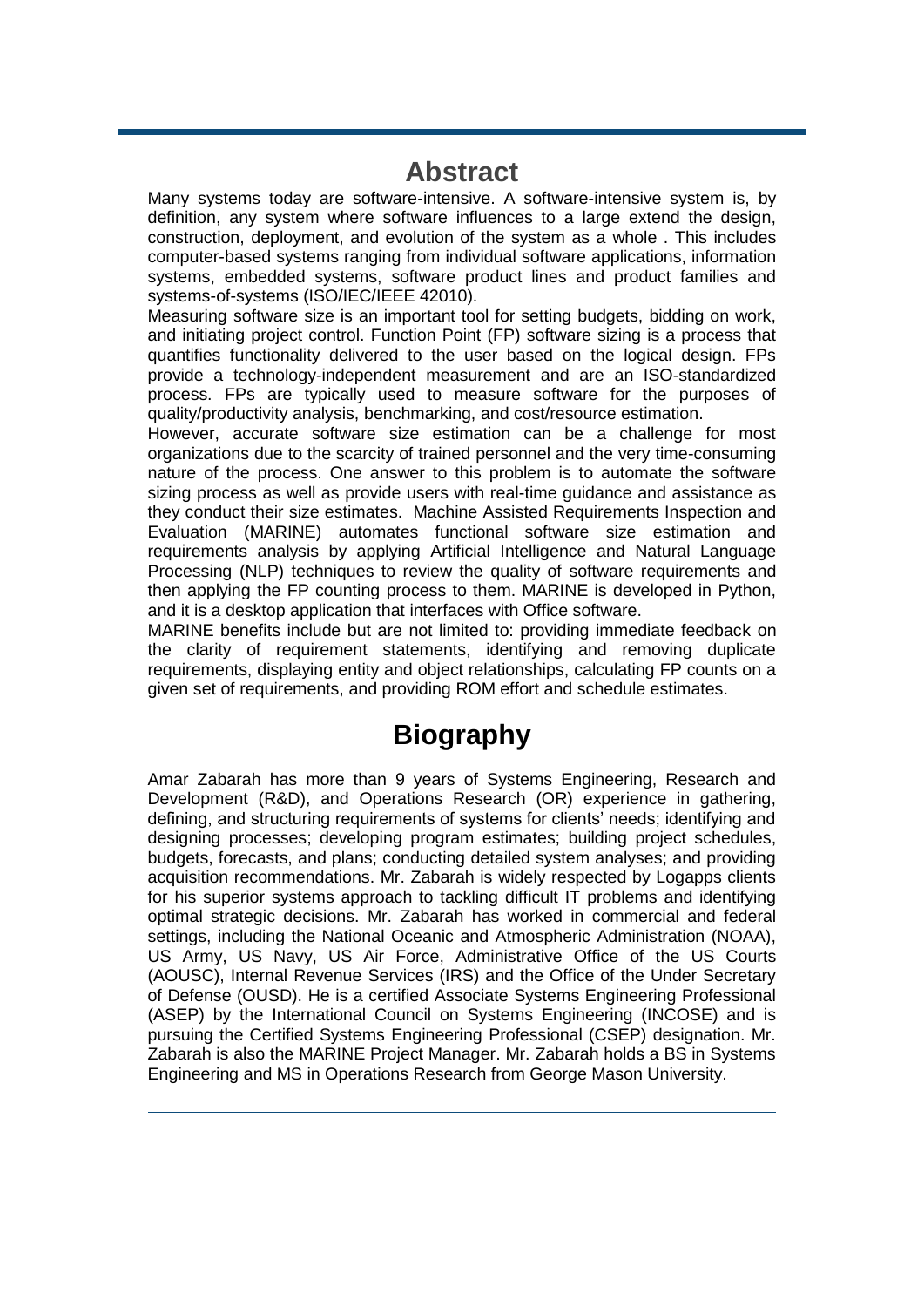### **How to Connect**

**Please click [here](https://incoseevents.webex.com/incoseevents/onstage/g.php?MTID=ee4a2cfed23a765bb85383e5add7f2e3d) to register for the webinar and/or [here](https://incoseevents.webex.com/incoseevents/onstage/g.php?MTID=ed11ea2463def9271e4de4c7ced64312a) to join the webinar.**

**Event number: 592 774 714**

**Event password: INCOSE120**

**Telephone: Primary Access Number:** USA/Canada: 1-719-325-2630 (toll) 1-855-747-8824 (toll free) **Additional Access:** International Toll- [and Toll-Free Access Numbers](https://www.myrcplus.com/cnums.asp?bwebid=8369444&ppc=4348124177&num=18557478824&num2=17193252630) **Guest Pass Code:** 434 812 4177

Questions? Go to [Webex Support](https://www.webex.com/faqs.html)

You will also find a copy of the joining instructions on the new INCOSE Connect website, at <https://connect.incose.org/Library/Webinars/Pages/INCOSE-Webinars.aspx>

## **Notice**

Note that the webinar is a combination of PowerPoint slides + audio. You need to set your browser to the url listed below to see the slides and also dial into the phone number below to hear the audio. We are using Webex for this webinar. Please note that you can now access the webinar using mobile devices. There are 300 virtual seats available for the webinar. Right now they are available on a firstcome, first-served basis.

Webex can be used to record meetings. By participating in this meeting, you agree that your communications may be monitored or recorded at any time during the meeting.

### **Missed the webinar?**

If you miss the webinar, you will be able to see a recording of it on INCOSE Connect at [https://connect.incose.org/Library/Webinars/Pages/INCOSE-](https://connect.incose.org/Library/Webinars/Pages/INCOSE-Webinars.aspx)[Webinars.aspx](https://connect.incose.org/Library/Webinars/Pages/INCOSE-Webinars.aspx) where you will also be able to view the previous one hundred and nineteen INCOSE webinars.

Please note that you can now receive a PDU in support of certification renewal by attending an INCOSE technical webinar. Here is the link to details about certification renewal, including information on PDUs.

<https://www.incose.org/systems-engineering-certification/certification-faqs>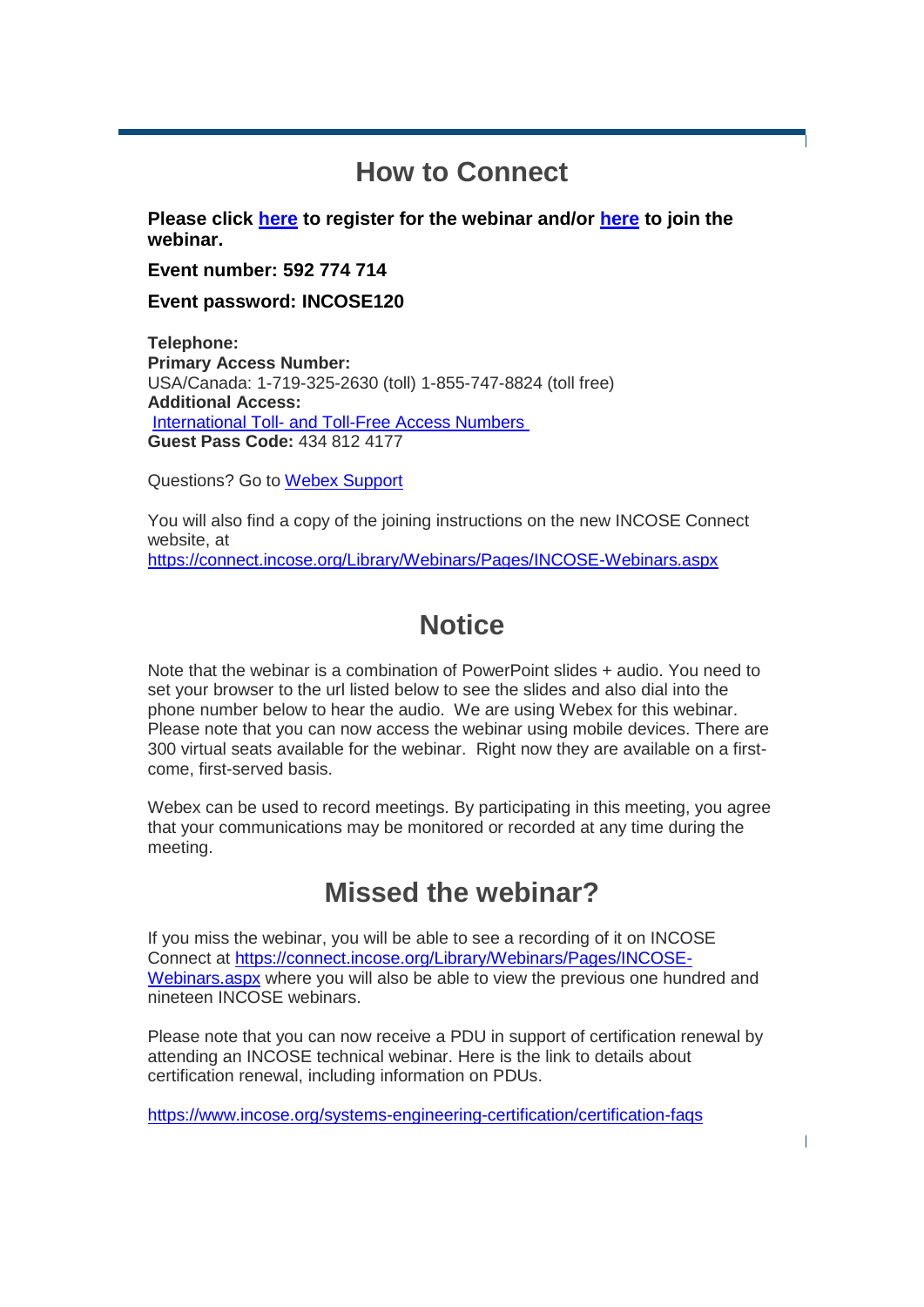Regards,

Andy Pickard Rolls-Royce Representative, INCOSE Corporate Advisory Board, [Andrew.C.Pickard@rolls-royce.com](mailto:Andrew.C.Pickard@rolls-royce.com)

### **International Toll Free and Local Phone Numbers**

| <b>USA:</b>                        | 1-605-475-5618       |
|------------------------------------|----------------------|
| <b>USA:</b>                        | 1-712-770-4217       |
| <b>USA:</b>                        | 1-719-325-2630       |
| Canada, Calgary:                   | +1 403 407 5780      |
| <b>Canada, Montreal:</b>           | +1 514 669 5909      |
| Canada, Toronto:                   | +1 416 915 3615      |
| <b>Canada, Vancouver:</b>          | +1 604 205 5118      |
| <b>Argentina, Buenos Aires:</b>    | +54 (0) 11 5172 6019 |
| Argentina (toll free):             | 0800 800 1250        |
| Australia, Sydney:                 | +61 (0) 2 8017 6391  |
| Australia, Melbourne:              | +61 (0) 3 8687 0614  |
| Australia, Brisbane:               | +61 (0) 7 3015 0608  |
| Australia (toll free):             | 1800 720 493         |
| Austria, Vienna:                   | +43 (0)1 928 2722    |
| Austria (toll free):               | 0800 070 841         |
| <b>Bahrain, Manama:</b>            | +973 1650 0402       |
| <b>Bahrain (toll free):</b>        | 8008 1214            |
| <b>Belarus (toll free):</b>        | 882000110353         |
| Belgium, Brussels:                 | +32 (0) 2 400 1980   |
| <b>Belgium (toll free):</b>        | 0800 39 268          |
| <b>Bosnia and Herzegovina:</b>     | +387 7031 1461       |
| <b>Brazil, Sao Paulo:</b>          | +55 11 4935 7122     |
| Brazil, Rio de Janeiro:            | +55 21 4560 0023     |
| Brazil (toll free):                | 0800 887 0283        |
| <b>Bulgaria, Sofia:</b>            | +359 (0) 2 491 7244  |
| <b>Bulgaria (toll free):</b>       | 00800 111 4944       |
| <b>Cambodia, Phnom Penh:</b>       | +855 23 962 579      |
| Canada (toll free):                | 18559503706          |
| Chile, Santiago:                   | +56 (0) 2 2666 0711  |
| Chile (toll free):                 | 171 800 835 943      |
| China (national):                  | +400 681 8104        |
| China, Beijing:                    | +86 10 5667 0005     |
| China, Shanghai:                   | +86 21 2039 7079     |
| Colombia, Bogota:                  | +57 1 508 8112       |
| <b>Colombia (toll free):</b>       | 01 800 755 0043      |
| <b>Costa Rica (toll free):</b>     | 800 542 5331         |
| Croatia (toll free):               | 0800 223 004         |
| Cyprus (toll free):                | 800 97400            |
| <b>Czech Republic, Prague:</b>     | +420 225 986 505     |
| <b>Czech Republic (toll free):</b> | 800 701 236          |
| Denmark, Copenhagen:               | +45 32 71 16 70      |
| Denmark (toll free):               | 80 70 35 78          |
|                                    |                      |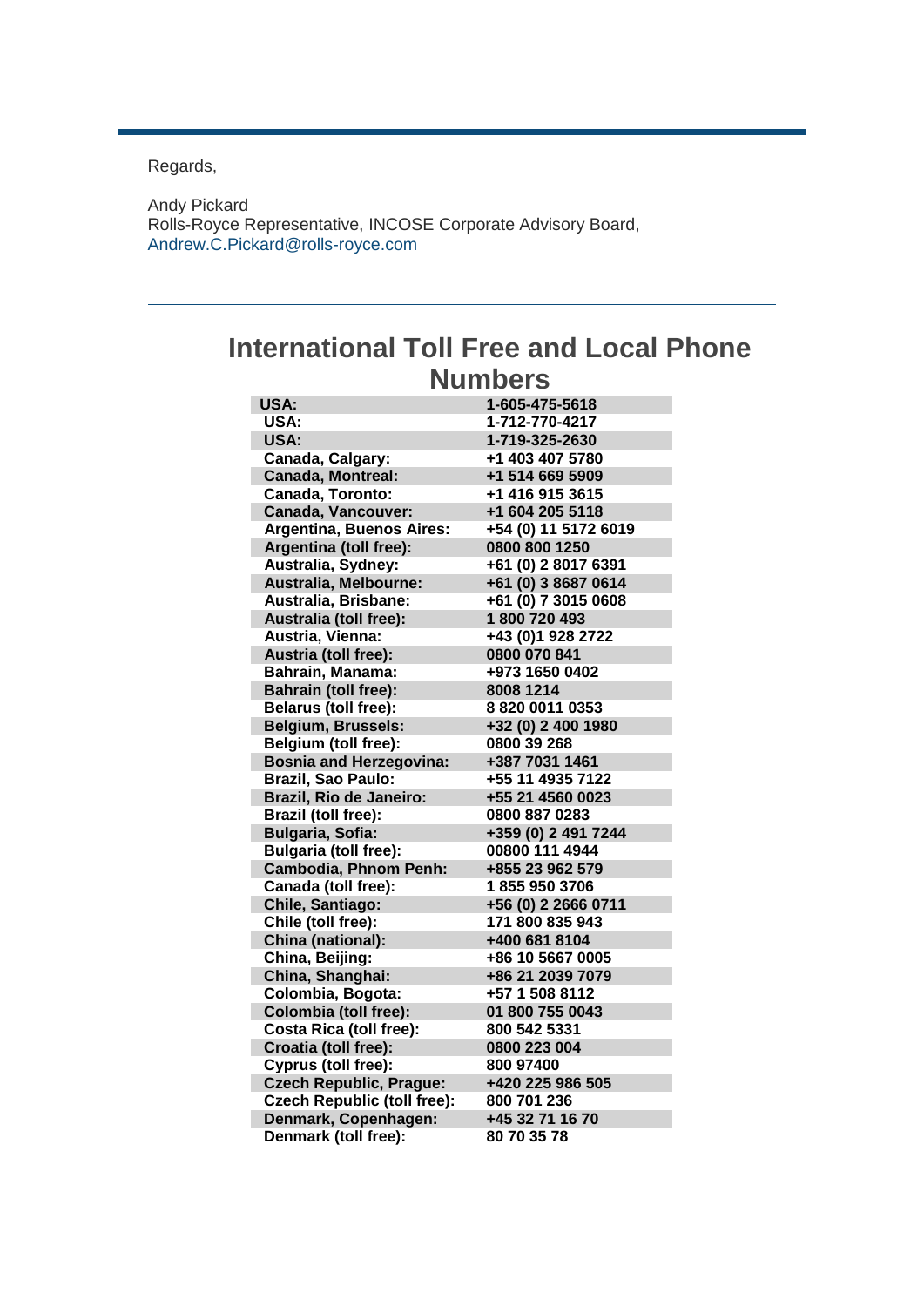| Egypt (toll free):         | 0800 000 0401         |
|----------------------------|-----------------------|
| Estonia, Tallinn:          | +372 622 6519         |
| Estonia (toll free):       | 800 011 1569          |
| Fiji (toll free):          | 00800 3317            |
| Finland, Helsinki:         | +358 (0) 9 2310 1611  |
| Finland (toll free):       | 0800 772 230          |
| <b>France, Paris:</b>      | +33 (0) 1 76 77 22 50 |
| France (toll free):        | 0800 946 112          |
| France (national):         | 0811 655 134          |
| <b>France (national):</b>  | 0821 231 687          |
| Georgia, Tbilisi:          | +995 32 2 053 082     |
| <b>Germany, Frankfurt:</b> | +49 (0) 69 5060 9515  |
| <b>Germany, Munich:</b>    | +49 (0) 89 24443 2900 |
| <b>Germany (national):</b> | 01801 001 378         |
| Germany (toll free):       | 0800 588 9225         |
| Greece, Athens:            | +30 211 181 3815      |
| Greece (toll free):        | 00800 128 811         |
| <b>Hong Kong:</b>          | +852 3018 9103        |
| Hong Kong (toll free):     | 800 968 082           |
| Hungary, Budapest:         | +36 1 808 8134        |
| Hungary (toll free):       | 068 001 9662          |
| Iceland (toll free):       | 800 9841              |
| India, Delhi:              | +91 11 6310 0272      |
| India, Mumbai:             | +91 22 6310 0274      |
| India, Chennai:            | +91 44 6310 0227      |
| India, Bangalore:          | +91 80 6760 8747      |
| India (toll free):         | 1800 3010 1564        |
| Indonesia, Jakarta:        | +62 21 2188 9079      |
| Indonesia (toll free):     | 007 803 321 8120      |
| Ireland, Dublin:           | +353 (0) 1 246 5614   |
| Ireland (national):        | 0818 270 287          |
| Ireland (toll free):       | 1800 937 695          |
| Ireland (national):        | 1890 907 722          |
| <b>Israel, Tel Aviv:</b>   | +972 (0)3 763 0384    |
| Israel (toll free):        | 180 921 2890          |
| Italy, Milan:              | +39 02 3046 4837      |
| Italy, Rome:               | +39 06 4523 6635      |
| Italy (toll free):         | 800 148 288           |
| Japan, Tokyo:              | +81 3 4560 1274       |
| Japan, Osaka:              | +81 6 4560 0303       |
| Japan (mobile):            | 0120 270 611          |
| Japan (toll free):         | 0120 286 011          |
| Japan (national):          | 0570 005 744          |
| Jordan (toll free):        | 0800 22156            |
| Kazakhstan (toll free):    | 8800 333 7552         |
| Kenya, Nairobi:            | +254 (0)207 643 596   |
| South Korea, Seoul:        | +82 (0) 2 6007 0072   |
| South Korea (toll free):   | 007 986 136 2233      |
| Kuwait (national):         | +965 2206 3083        |
| Latvia, Riga:              | +371 6778 2598        |
| Latvia (toll free):        | 8000 4374             |
| Lithuania, Vilnius:        | +370 5205 5239        |
| Lithuania (toll free):     | 8800 31445            |
| Luxembourg:                | +352 2730 2276        |
| Luxembourg (toll free):    | 800 28428             |
|                            |                       |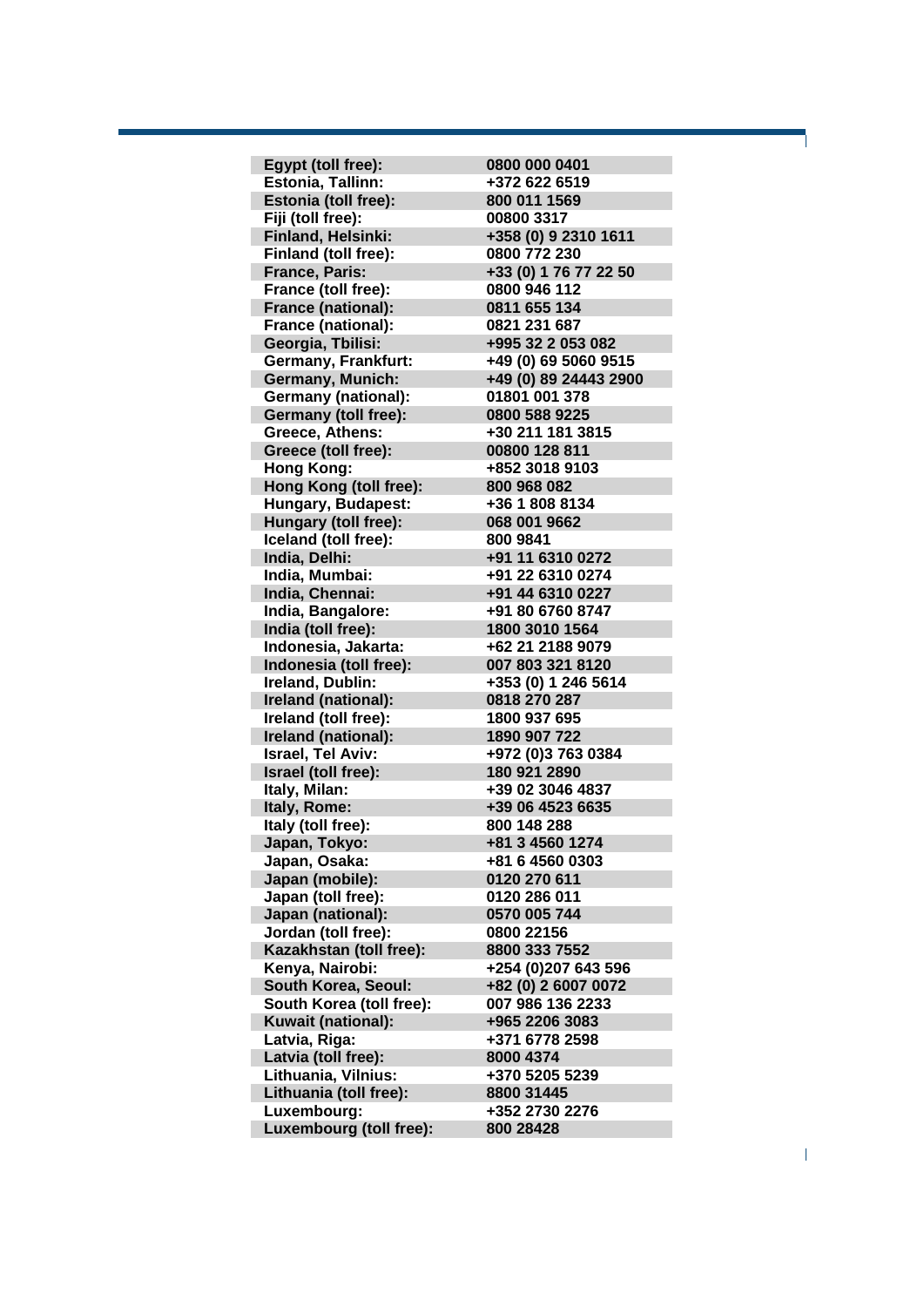| <b>Macau (national):</b>          | +853 6262 1674      |
|-----------------------------------|---------------------|
| Malaysia, Kuala Lumpur:           | +60 (0) 3 7723 7140 |
| Malaysia (toll free):             | 1800815805          |
| Mexico, Guadalajara:              | +52 33 4162 5891    |
| <b>Mexico, Mexico City:</b>       | +52 55 8421 0857    |
| <b>Mexico, Monterrey:</b>         | +52 81 4770 2472    |
| Mexico (toll free):               | 01 800 283 3129     |
| Morocco, Casablanca:              | +212 (0)520 480 128 |
| Morocco (toll free):              | 0800 092 258        |
| Netherlands, Amsterdam:           | +31 (0) 20 716 8266 |
| Netherlands (toll free):          | 0800 020 0593       |
| <b>New Zealand, Christchurch:</b> | +64 (0) 3 974 2597  |
| <b>New Zealand, Wellington:</b>   | +64 (0) 4 909 4676  |
| <b>New Zealand, Auckland:</b>     | +64 (0) 9 929 1769  |
| <b>New Zealand (toll free):</b>   | 0800 459 127        |
| Nigeria, Lagos:                   | +234 1 277 5140     |
| Norway, Oslo:                     | +47 2162 4054       |
| Norway (toll free):               | 800 58459           |
| Oman (toll free):                 | 800 77269           |
| Pakistan, Islamabad:              | +92 5181 08874      |
| Panama, Panama City:              | +507 8 339 782      |
| Panama (toll free):               | 00800 223 1430      |
| Peru, Lima:                       | +51 (0) 1 700 9587  |
|                                   | 0800 78125          |
| Peru (toll free):                 |                     |
| Philippines, Manila:              | +63 (0)2 395 3365   |
| <b>Philippines (toll free):</b>   | 1800 111 017 51     |
| Poland, Warsaw:                   | +48 22 295 3504     |
| Poland (toll free):               | 00800 121 4340      |
| Portugal, Lisbon:                 | +351 21 316 4041    |
| Portugal (toll free):             | 800 784 434         |
| Qatar (freephone):                | 00 800 100 499      |
| Romania, Bucharest:               | +40 (0) 21 529 3969 |
| Romania (toll free):              | 0800 801 030        |
| Russia, Moscow:                   | +7 495 213 0988     |
| Russia (toll free):               | 88005009319         |
| Saudi Arabia (toll free):         | 800 844 4963        |
| Saudi Arabia (toll free):         | 800 850 0227        |
| Serbia (toll free):               | 0800 190 698        |
| Singapore:                        | +65 6654 9111       |
| Singapore (toll free):            | 800 616 3175        |
| Slovakia, Bratislava:             | +421 (0)2 3321 5333 |
| Slovakia (toll free):             | 0800 001 661        |
| Slovenia, Ljubljana:              | +386 1 600 1622     |
| Slovenia (toll free):             | 0800 80994          |
| South Africa, Johannesburg:       | +27 (0)11 019 7087  |
| South Africa (toll free):         | 0800 988 886        |
| Spain, Madrid:                    | +34 91 114 6640     |
| Spain, Barcelona:                 | +34 93 800 1935     |
| Spain (toll free):                | 900 803 689         |
| Sri Lanka, Sri Lanka:             | +94 720 910 348     |
| Sweden, Stockholm:                | +46 (0) 8 5065 3944 |
| Sweden (toll free):               | 0200 125 456        |
| Switzerland, Geneva:              | +41 (0) 22 595 4857 |
| Switzerland, Zurich:              | +41 (0) 44 580 7246 |
| Switzerland (toll free):          | 0800 841 702        |